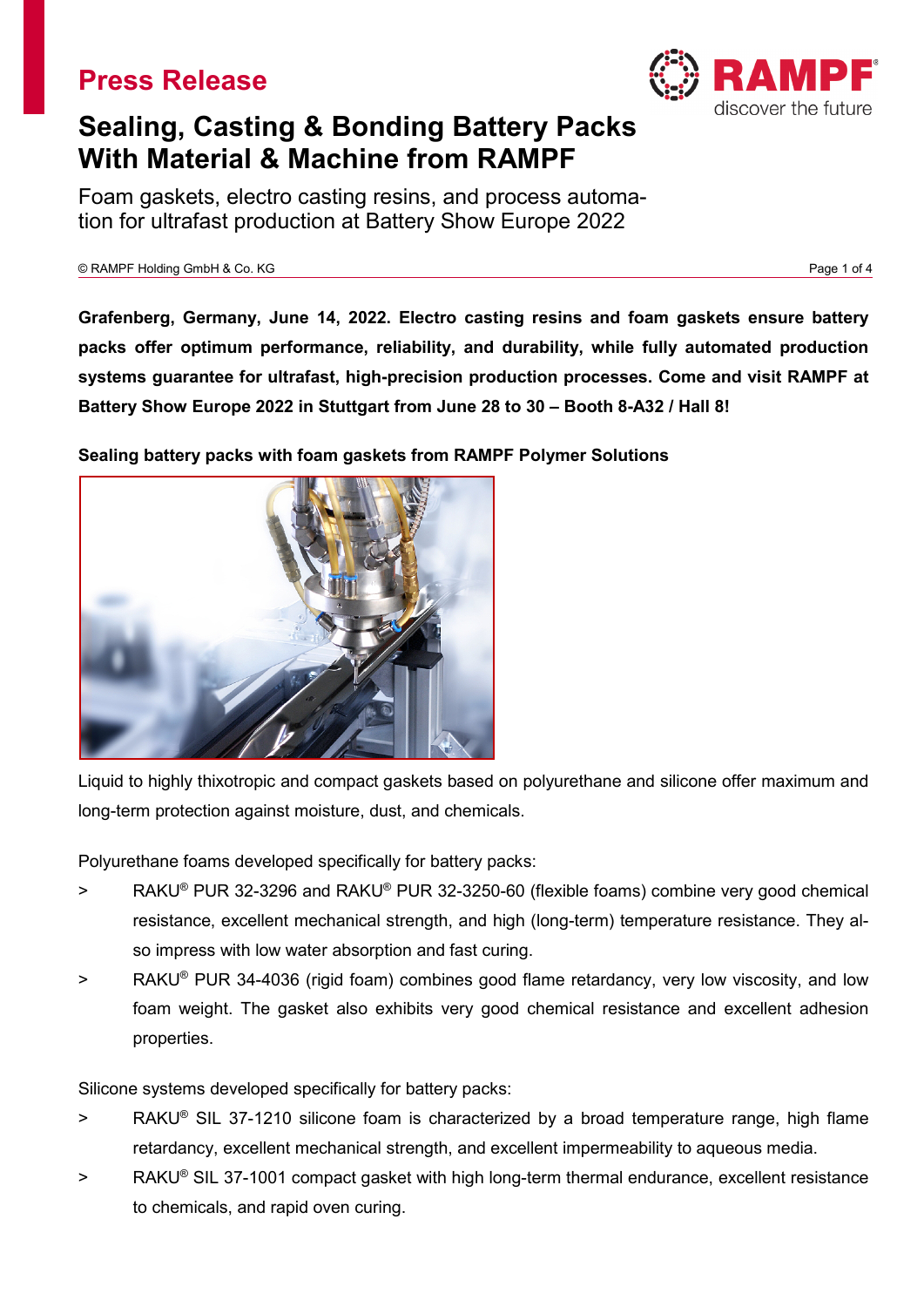#### **Sealing, Casting & Bonding Battery Packs With Material & Machine from RAMPF**

Foam gaskets, electro casting resins, and process automation for ultrafast production at Battery Show Europe 2022

## **Thermal management of battery packs with electro casting resins and gap fillers from RAMPF Polymer Solutions**



Polyurethane, epoxy, and silicone systems offer reliable and efficient protection against chemical substances and environmental influences such as heat, cold, and moisture. They also ensure optimum thermal management and excellent thermal endurance (heat resistance).

- > Thermal management: RAKU® gap fillers and casting systems based on silicone impress with outstanding thermal conductivity as high as > 1.7 W/m·K, low Shore hardness, good long-term thermal endurance, easy processing, and rapid curing.
- > Thermal endurance: Polyurethane and epoxy resins (RAKU® POX) combine excellent heat resistance of up to 180°C and thermal conductivity as high as 1.5 W/m·K with very good resistance to chemicals and outstanding shock resistance.

# **Automated production systems from RAMPF Production Systems for ultrafast, high-precision processes**



Customized, highly automated turnkey production systems with integrated dispensing technology for sealing, casting, and bonding make manufacturing battery packs an ultrafast, high-precision process.

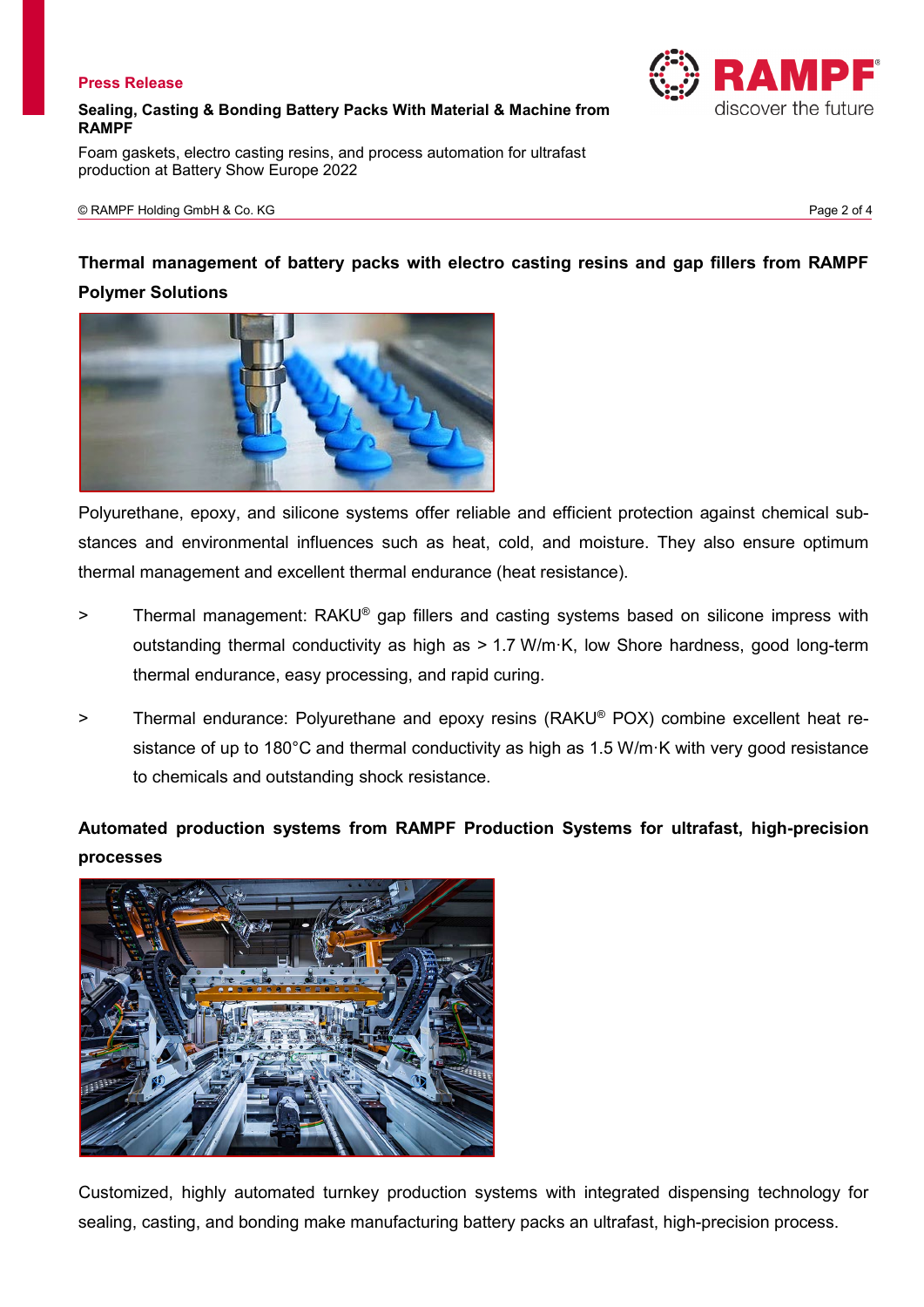#### **Sealing, Casting & Bonding Battery Packs With Material & Machine from RAMPF**

Foam gaskets, electro casting resins, and process automation for ultrafast production at Battery Show Europe 2022

RAMPF Production Systems has designed and produced highly complex systems integrating dynamic or static mixing technology for leading OEMs and suppliers for the following applications:

- > **Sealing** battery housings applying sealing beads to lids or housings.
- > **Bonding** battery housings structural bonds with joining tools and the necessary surface activation for controlled adhesion.
- > **Casting** / applying gap fillers reliable casting of highly filled and abrasive materials under atmosphere.

Examples of automation solutions included in the systems:

- > Handling and robotics
- > Component transportation and control technology
- > Recording all process parameters with MES connection
- > Constructing tools and equipment
- > Material pre-treatment and heat treatment
- > Image processing and sensors
- > Contactless measuring technology

### **Highly compact automation – RAMPF MC multipurpose cell**



Combining a minimal footprint with series production based on a modular system, the universal MC multipurpose cell from RAMPF Production Systems can be designed in line with customer needs. Its modular concept and a variety of cell sizes mean the MC can be configured with dispensing technology, small robots, linear axes, conveyor belts, and rotary or sliding tables. Integrating customized applications for joining, assembling, and testing turns the multipurpose cell into a space-saving automation concept that is available as a stand-alone solution or as part of a production line.

### **Come and visit RAMPF Production Systems and RAMPF Polymer Solutions at Battery Show 2022 in Stuttgart – Booth 8-A32 / Hall 8!**